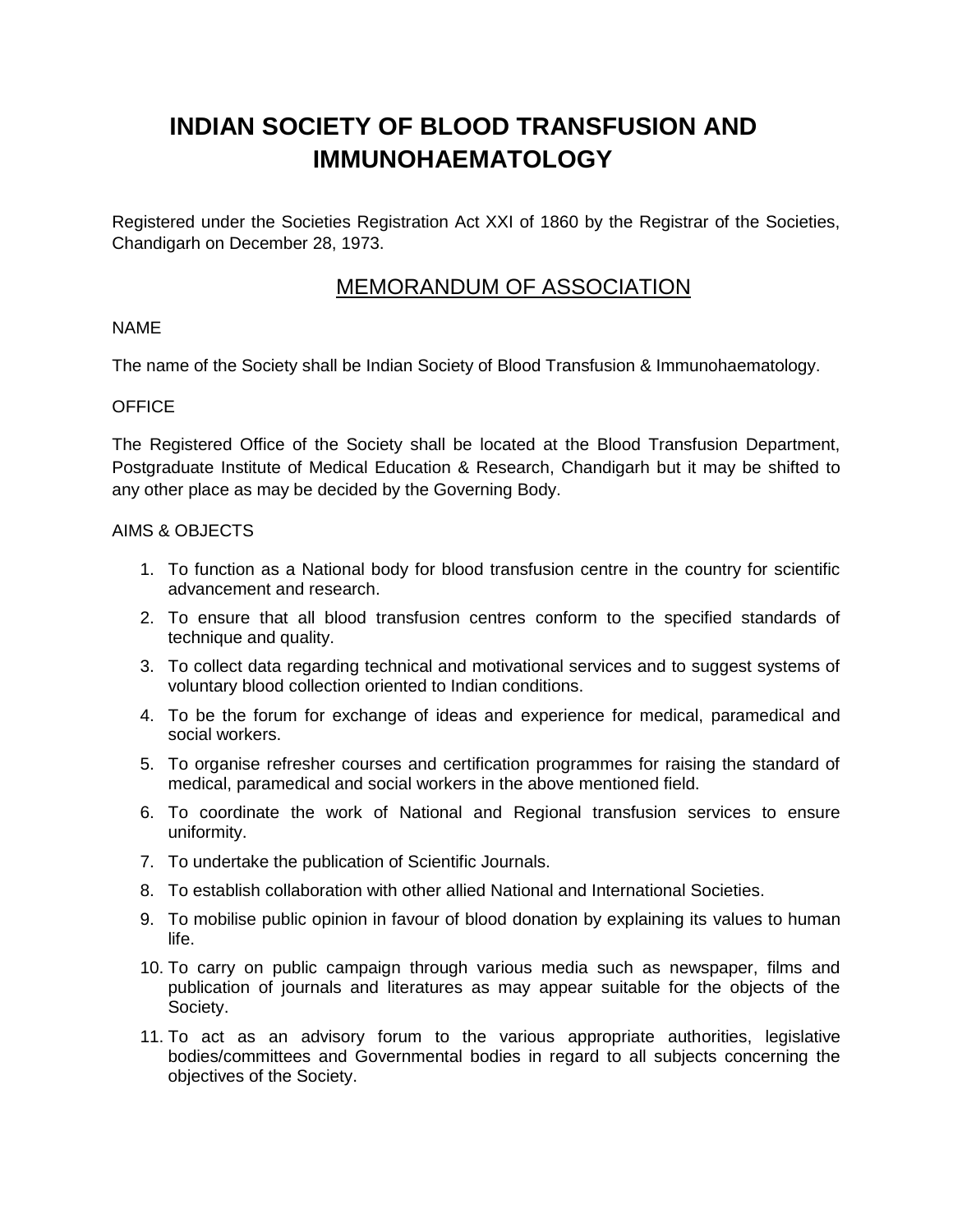- 12. To raise funds by way of gifts, donations, grants-in-aid, charity shows or otherwise to carry on and implement the objects of the Society.
- 13. To conduct any other activity as may be decided by the Governing Body of the Society for furtherance of the objects of the Society.
- 14. To promote reciprocal arrangements for blood and blood components amongst individual and affiliated bodies so as to meet the objectives of the Society by providing SAFE BLOOD and or components in times of need.
- 15. To set up proper committees or sub-committees and appoint office bearers for smooth running of the society.
- 16. To organise seminars, symposia, conferences, in co-operation/consultation with the allied organisation(s).
- 17. To make Rules and Regulations in connection with the management and control of the Zonal Councils and State Centers mentioned herein.
- 18. The income and profits of the said Society whatsoever derived or obtained shall be solely applied towards the promotion of the objects of the Society.
- 19. The Society will ensure and protect the rights of its members and safeguard their interests by all lawful means.
- 20. For the purpose of proper control and management of the affairs of the Society, it shall form a Governing Body which shall be competent to engage any person/persons in any capacity and on such terms and conditions as it may consider necessary for the purpose of its proper and effective functioning.
- 21. To solicit, obtain or accept subscription, donations grants-in-aid, gifts and endowments, bequests and trusts of movable or immoveable property of any kind from Companies, Governments, Municipalities, Notified Area Committees, Cooperatives Societies or other person or persons on such terms and conditions as considered fit and proper by the Governing Body and otherwise to receive them.
- 22. To borrow or raise money for the purpose of the Society on terms and conditions as may be considered fit by its Governing Body.
- 23. To establish and guide different Zonal Councils/State Centers/Units of the Society in India.
- 24. To draw, make, accept, endorse and discount the cheques, notes or other negotiable instruments.
- 25. For the purpose of the Society, to sign deeds, documents and assurances as may be necessary.

#### MANAGEMENT

The management of the Society shall be entrusted to a Governing Body to be constituted as provided in the Rules and Regulations.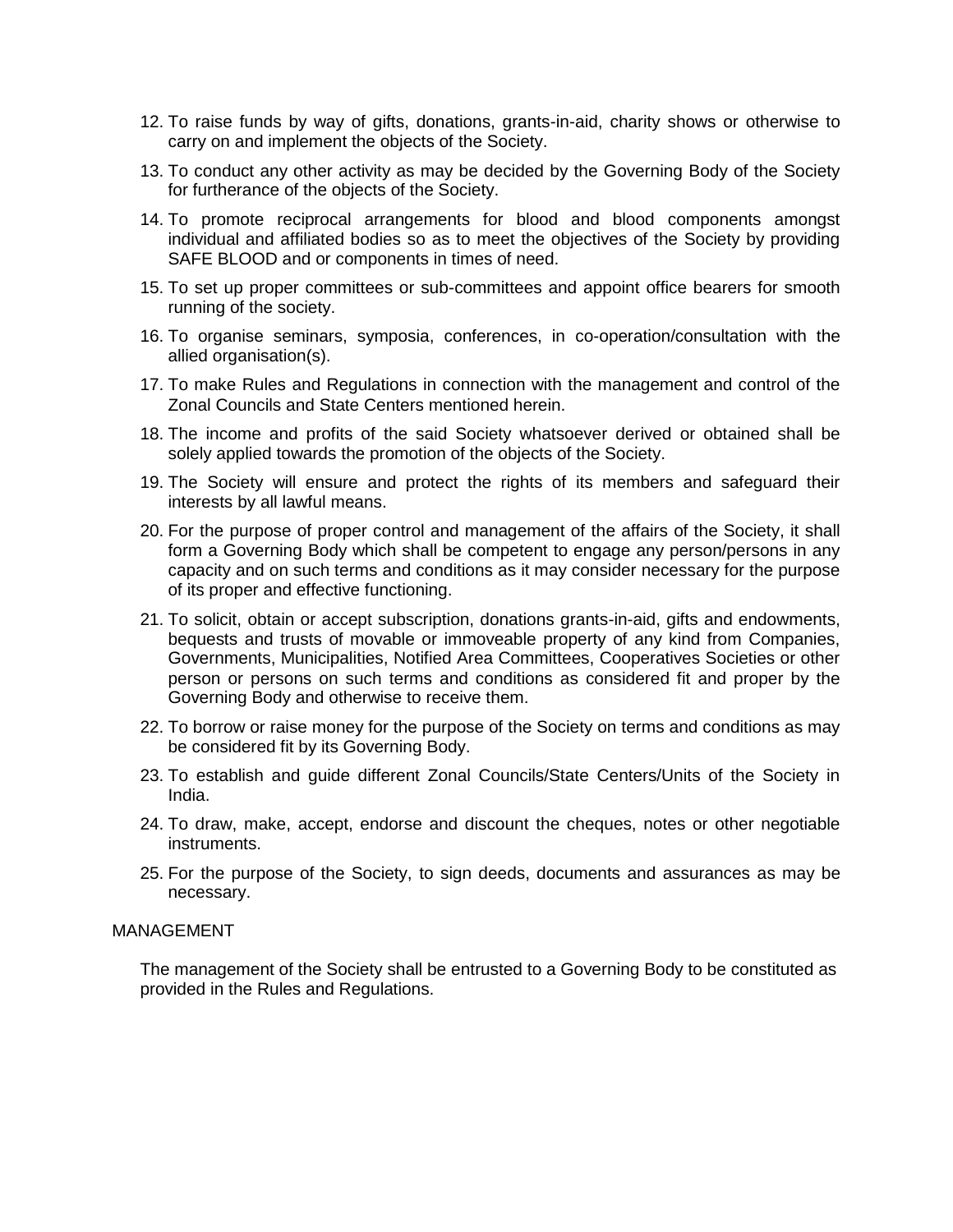# RULES AND REGULATIONS OF THE INDIAN SOCIETY OF BLOOD TRANSFUSION & IMMUNOHEAMATOLOGY

# **1. INTERPRETATION**

In the interpretation of these Rules and Regulations unless there is anything repugnant to or inconsistent with the subject or context:

- i) The "Society" means the Indian Society of Blood Transfusion & Immunohaematology.
- ii) The words meaning the "masculine" gender and "singular" number respectively include "feminine" gender and "plural" number where the context so admits.
- iii) "Year" means the period commencing from 1<sup>st</sup> of April and ending with 31<sup>st</sup> March of the immediately following year.
- iv) "Persons" mean and include individuals, blood banks, hospitals, nursing homes, firms, associations, clubs, societies and incorporated bodies.
- v) "Office bearers" mean and include President, three Dy. Presidents (Medico, Technologist & Motivation), five Vice Presidents (The Chairpersons of Zonal Councils), Secretary General, Treasurer and two Editors.
- vi) "Act" means the Societies Registration Act, 1860.
- vii) "Governing Body" means the body which under the Memorandum of

Association and the Rules constituted to be the Governing Body of the Society to which the management of the affairs of the Society are entrusted as required by the Act.

viii)"General Body" means the General Body of the Society.

#### **2 MEMBERSHIP**

Any person, or society, blood bank, hospital, nursing home or corporate body or Association or Institution having faith in the Aims and Objectives of the Society as set out in the Memorandum of Association will be eligible to become a member of the Society. The different categories of memberships, the manner in which such members hereinafter referred to can be enrolled as members and their subscriptions or contributions shall be as provided hereinafter in these Rules and Regulations.

There shall be the following classes of members: Patrons Founder Members Institutional members including Corporate Bodies Life members

#### (i) **PATRONS:**

Persons of repute and status in Society who have put in significant contribution in the field of Blood Donation Movement, Blood Transfusion, Scientific Advancement and Research in allied subjects and/or persons who have displayed their interest by giving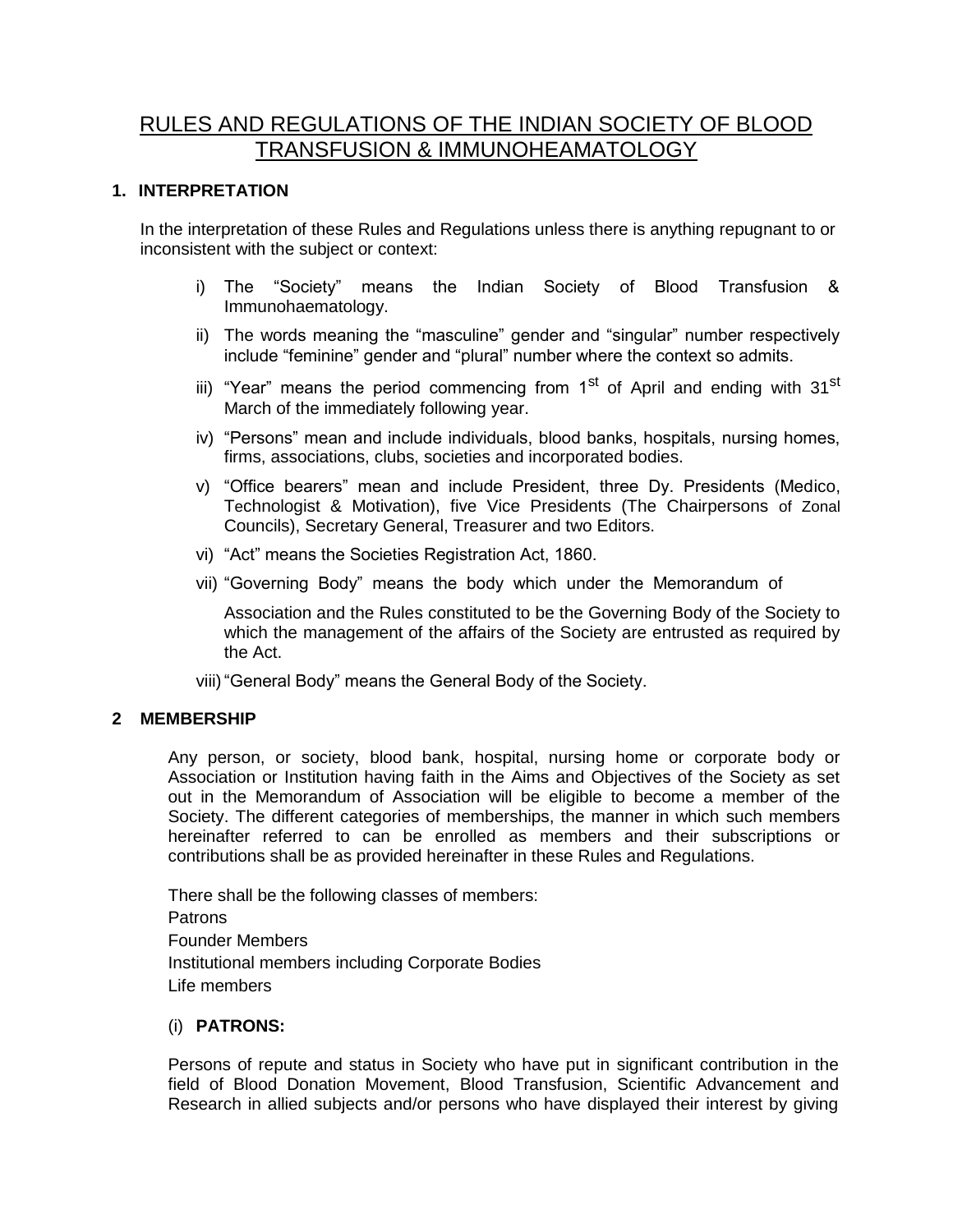substantial financial aids to it and its related disciplines may be invited by the Governing Body to become Patrons of the Society and on their acceptance, shall have the privileges of membership of the Society.

# **(ii) FOUNDER MEMBERS**

The persons forming the Society being the signatories to its Memorandum of Association shall be the Founder Members.

#### **(iii) INSTITUTIONAL MEMBERS:**

Institutional members shall be Companies, Associations, Bodies, Corporate or Institutions who pay a life time subscription of *Rs. 10,000/-.* Institutional directly concerned with blood donation, whole blood/component transfusion, research & advancement of knowledge in Immunohaematology shall pay a life donation of Rs.1000/-.

#### **(IV)LIFE MEMBERS**

An individual paying a membership fee of *Rs 1000/-* and strictly adhering to the Aims & Objectives of ISBTI would be eligible to become a Life member.

#### **3. CESSATION OF MEMBERSHIP**

Membership of the Society will cease in the following circumstances:-

- (a) In the case of an individual member if he/she becomes of unsound mind or convicted by a court of competent jurisdiction in a criminal offence, on happening of the event.
- (b) In the event of an Institutional member becoming insolvent or being wound up in any manner whatsoever, on happening of the event.
- (c) If any member indulges in any activity detrimental to the Aims and Objects of the Society, on the activity coming to the knowledge of the Society and the Governing Body deciding to terminate the membership.
- (d) By resignation of any member on expiry of the notice thereof the period of which will be at least 15 days prior to the effective date of resignation;

The Governing Body may, by a resolution, remove from membership any member in the above circumstances or for reasons found valid by the Governing Body, which will be intimated to the member. The member will be allowed to appeal before final decision is taken.

# **GENERAL**

A person, Association, institution, Blood Banks, Hospitals, Nursing Homes or Corporate Body desirous of joining the Society as a member shall apply in writing in the prescribed from along with a declaration that such person or body subscribe to the Aims and Objects of the Society. The application will be forwarded by the Secretary General who shall place the application before the Governing Body which will deal with such application in accordance with the Rules.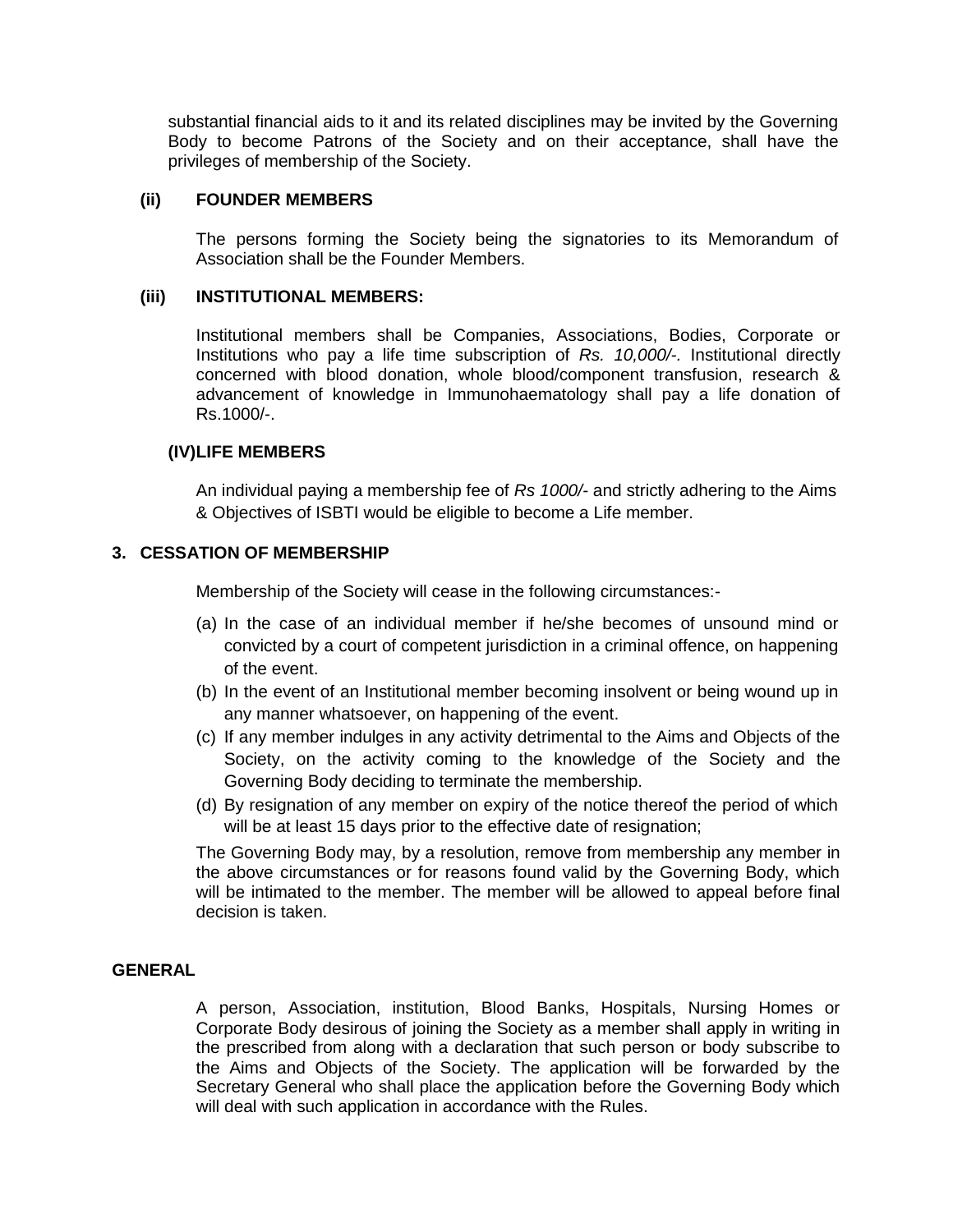# **4. REGISTER OF MEMBERS**

The Society shall maintain a Register of Members as required by the Act.

# **5. GENERAL MEETINGS**

- (a) A General Meeting shall be held at least once in every year which shall be called the Annual General Meeting and not more than 18 months shall lapse between two Annual General Meetings. All others General Meetings are called Extra-Ordinary General Meetings.
- (b) General Meetings shall be convened by the President/Secretary General, or any other person authorised by the Governing Body and shall be held at such date, time and place as the Governing Body may decide.
- (c) Four weeks notice of the General Meeting shall be given in such manner as the Governing Body may prescribe.
- (d) Every member of the Society shall have one vote. Corporate bodies Associations and Institutions may cast their votes through their representatives duly authorised in writing and present at the meeting, such authority being filed with the Secretary General at least 24 hours before the time of the General Meeting.

Every question submitted in the General Meeting shall be decided by a majority of votes and in case of equality of votes, the Chairman of the meeting shall have a second or casting vote. In all cases voting shall be by a poll.

The president of the Society, if present shall preside at all General Meetings. In the absence of the President, the Deputy President and in his absence one of the Vice Presidents (based on seniority in membership shall preside at all General meetings and in the absence of all of them the members present may elect one of the members of the Governing Body present to be the Chairman of the meeting and in the absence of all the members of the Governing Body, the members present may elect one of them to be the Chairman of the meeting.

Unless otherwise decided at a General Meeting, the quorum of the General Meeting shall be fifty members present in person or by proxy of which at least thirty shall be present in person.

If at a General Meeting convened otherwise than through requisition, a quorum is not present within 15 minutes of the time of commencement of the meeting, the same shall stand adjourned, at the same place. At such adjourned meeting the members present shall be competent to transact the business of the meeting irrespective of whether a quorum is present or not. If in respect of a meeting convened on requisition, the quorum is not present within 15 minutes of the time of commencement thereof, the meeting shall stand dissolved.

# **6. EXTRA ORDINARY GENERAL MEETINGS**

1. The President/Secretary General may convene an Extra Ordinary General Meeting of the Society on the resolution of the Governing Body or otherwise on the written requisition of not less than one-third of the total members of the Society.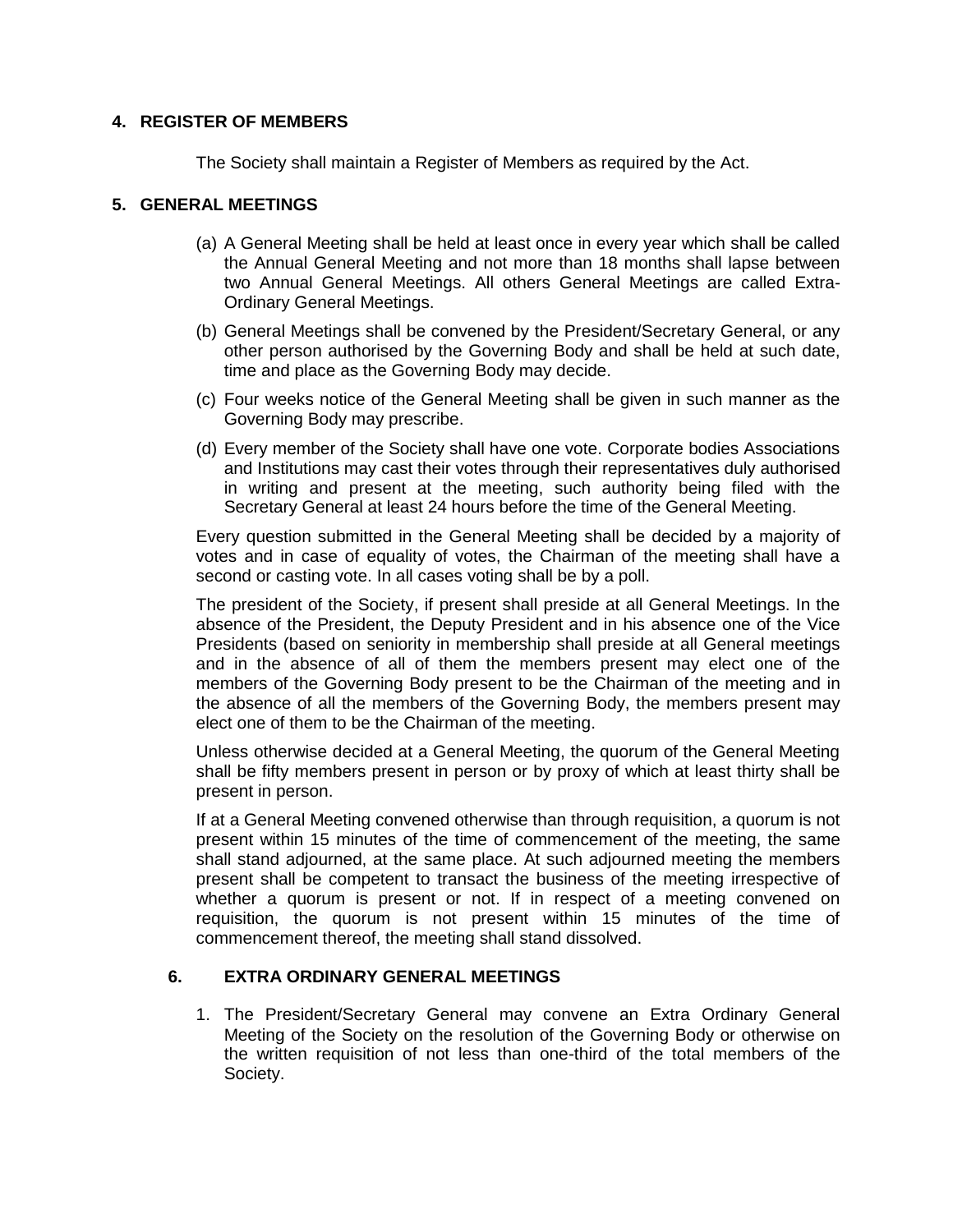- 2. Four weeks' notice shall be required for such a meeting. The requisition so made by the members of the Society shall express the object for which the meeting is proposed to be called.
- 3. At an Extra-Ordinary General Meeting no subject other than that stated in the notice of the requisition, as the case may be, shall be discussed.
- 4. All the rules applying to the Annual General Meeting will mutatis mutandis apply to Extra-Ordinary General Meeting.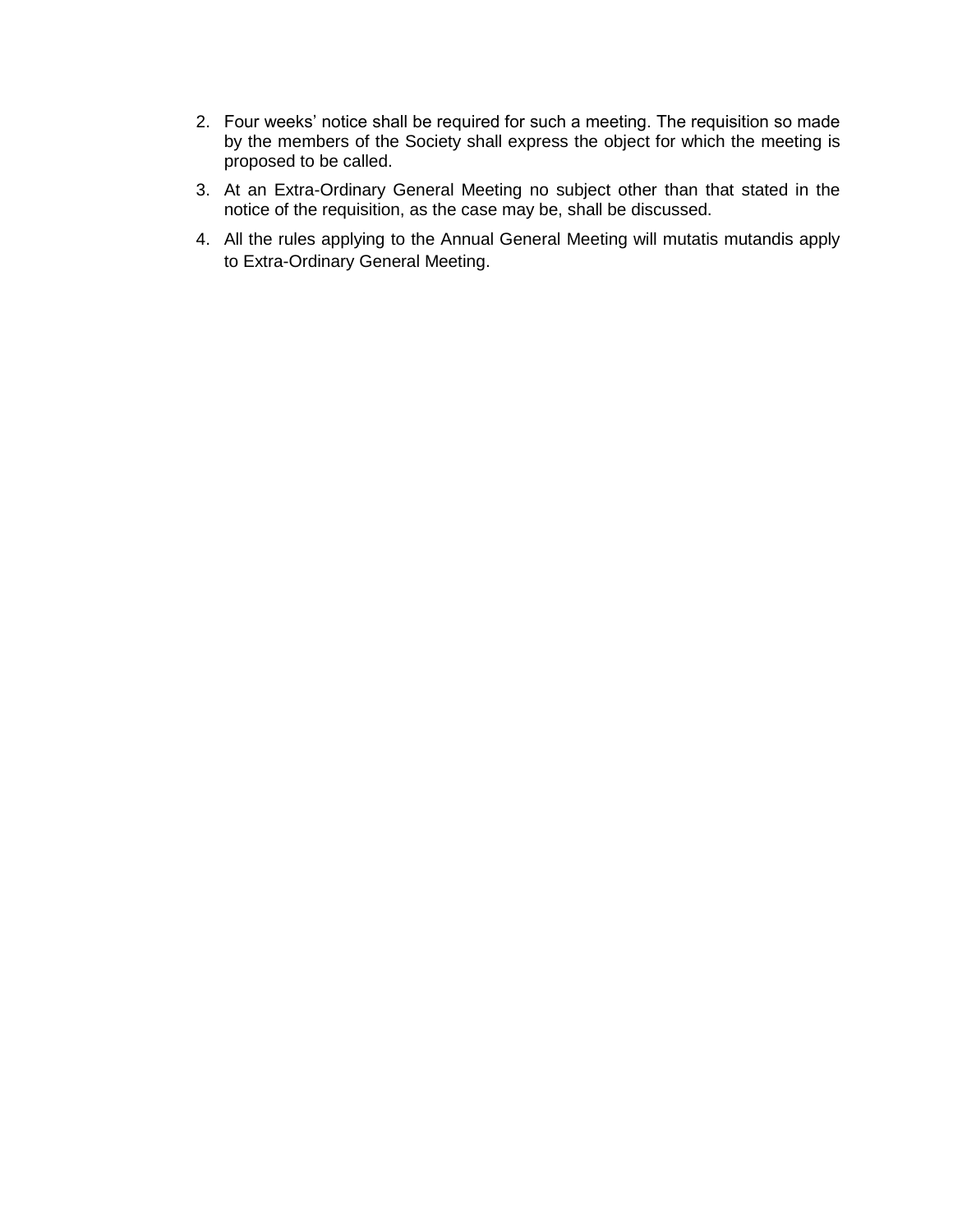# **7. FUNDS**

The Funds of the Society shall consist of:

- (a) Membership fee received from members;
- (b) Contributions, donations and endowments received from any person, individual, corporation, Government or other body whatsoever;
- (c) Grants-in-aid, subsidies or other payments of like nature received from Government, local bodies, institutions, societies or any corporation, or body whatsoever;
- (d) Income arising out of Investments of the funds of the Society;
- (e) Interest received from Banks and other bodies;
- (f) Receipts of money arising out of the investment of the fund in one or more activities of the Society in pursuance of the objectives of the Society;
- (g) Loans received from Banks, Financial Institutions, Government, Local Bodies, Corporation, Companies or other persons;
- (h) Other legitimate receipts.

#### **8. ACCOUNTS AND AUDIT**

- a. Books of accounts and other books in relation to the accounts of the Society shall be maintained in such form and in such manner as the Governing Body may, in consultation with the auditors of the Society be prescribed;
- b. After closing the annual accounts of the Society a Statement of Account shall, as soon as possible be prepared in such form as the Governing Body may in consultation with the Auditors of the Society determine;
- c. The Accounts of the Society shall be audited by such Auditors as may be appointed by the Governing Body;
- d. Audited accounts of the previous year together with the Annual Report must be placed before the General Body. If due to any unavoidable reason the Audited Accounts are not ready, unaudited accounts must be presented, followed by the Audited accounts within a period of three months.

#### **COMPOSITION OF GOVERNING BODY**

| President<br>Dy. Presidents | <b>One</b><br>Three | <b>Elected by Postal Ballot</b>                              |
|-----------------------------|---------------------|--------------------------------------------------------------|
| Dy. President (Medico)      |                     | <b>Elected by Postal Ballot</b>                              |
| Dy. President (Motivation)  |                     | <b>Elected by Postal Ballot</b>                              |
| Dy. President (Technical)   |                     | <b>Elected by Postal Ballot</b>                              |
| Vice Presidents             | <b>Five</b>         | Elected Chairpersons of each of the<br><b>Zonal Councils</b> |
| <b>Secretary General</b>    | <b>One</b>          | <b>Elected by Postal Ballot</b>                              |
| Treasurer                   | One                 | <b>Elected by Postal Ballot</b>                              |
| <b>Editor AJTS-Journal</b>  | One                 | Should be a Medico Elected by Postal<br>ballot               |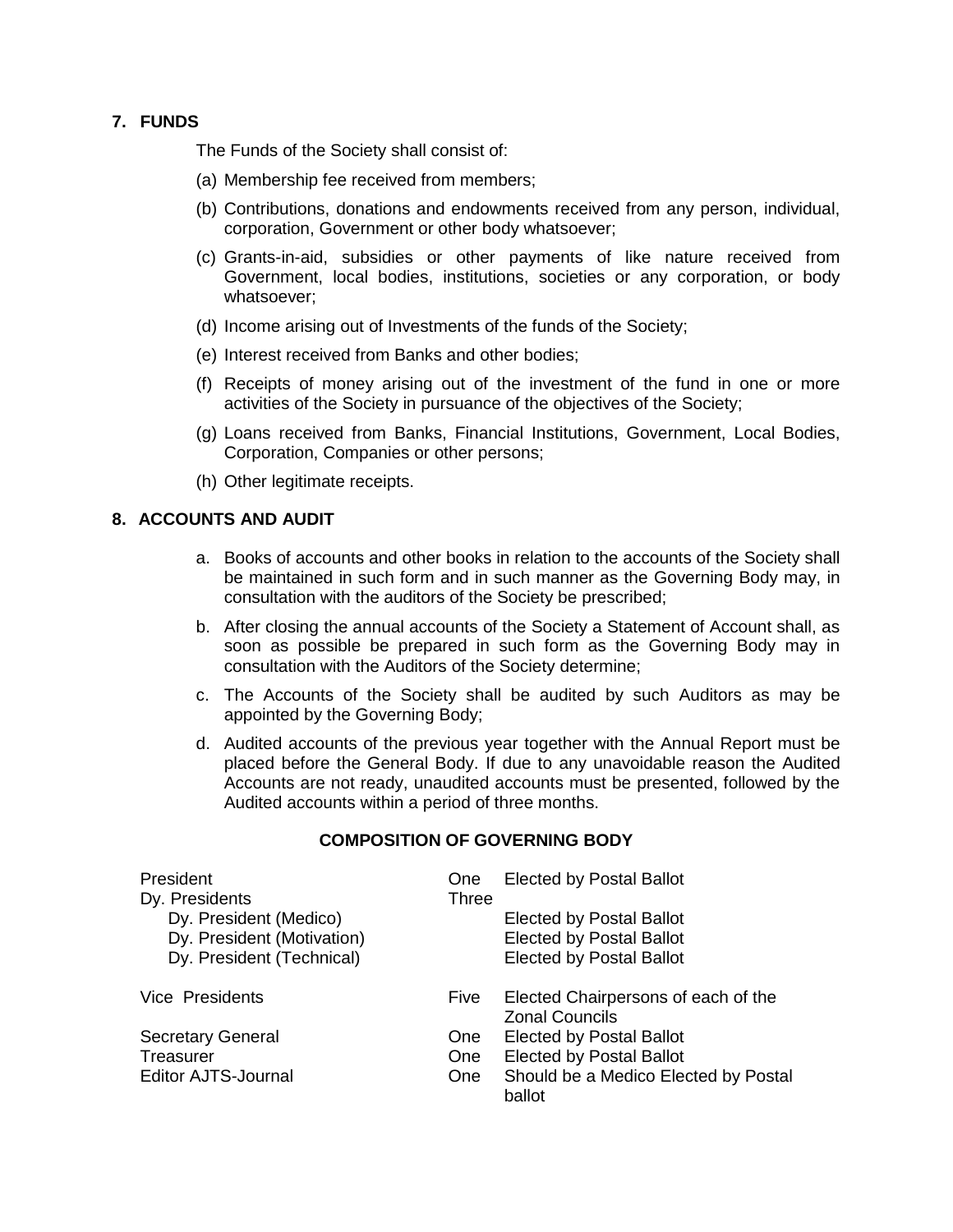| Editor Raktadata-Journal                   | One  | Should be a Blood Donor Motivator<br>Elected by Postal ballot |
|--------------------------------------------|------|---------------------------------------------------------------|
| <b>National Coordinator for Clinicians</b> | One. | Should be a clinician<br>To be nominated by Governing Body    |
| Legal Advisor                              | One  | To be nominated by Governing Body                             |
| Joint Secretary                            | One  | To be nominated by Governing Body                             |
| <b>Joint Treasurer</b>                     | One  | To be nominated by Governing Body                             |
| Immediate Past President                   | One  |                                                               |

#### **NOTE**

#### **To be added**

- 1. The Chairperson of each State Chapter would be the member of the Governing Body.
- 2. President would be ex-officio editor-in-chief of both the journals AJTS & Raktdata.
- 3. Chandigarh will function separately as a State Chapter.

#### **9 (B) ELECTION OF THE GOVERNING BODY**

Election of the Governing Body shall be as follows:

- i) The election for the post of President, three Dy. Presidents (Medico, Technologist & Motivation) Secretary General, Treasurer and two Editors shall be conducted by postal ballots. All other elections viz. Item 9(A) (C), (h) will be held before the AGM at five Zones and State Chapters as explained in items 11 and 12A and 12B.
- ii) No one having less than *three years* membership shall be elected as Office Bearer of the Governing Body;
- iii) The President, three Dy. Presidents (Medico, Technologist & Motivation) Secretary General, Treasurer, two Editors & all other governing body members shall hold office for a period of three years.
- iv) All members of the Governing Body are eligible for re-election when their term is over.
	- v) The Governing Body shall nominate a Returning Officer and an Assistant Returning Officer who shall make all the arrangements required for the conduction of the election. The Returning Officer shall issue an Election Notification four weeks prior to the last date of the filing of the nomination papers and shall communicate the same to all the members of the Society through the website of ISBTI and the State Chapters. The Election Notification shall mention clearly the date of issuance of the Notification, last date and time of receipt of the Nomination Papers, date of scrutiny, date of withdrawal of nomination papers and date and time of declaration of the election results. For the convenience of the candidates desiring to participate in the election process, easily downloadable Nomination Form shall be made available on the Website of ISBTI. Nomination Form duly filled up by the candidate and seconded by two life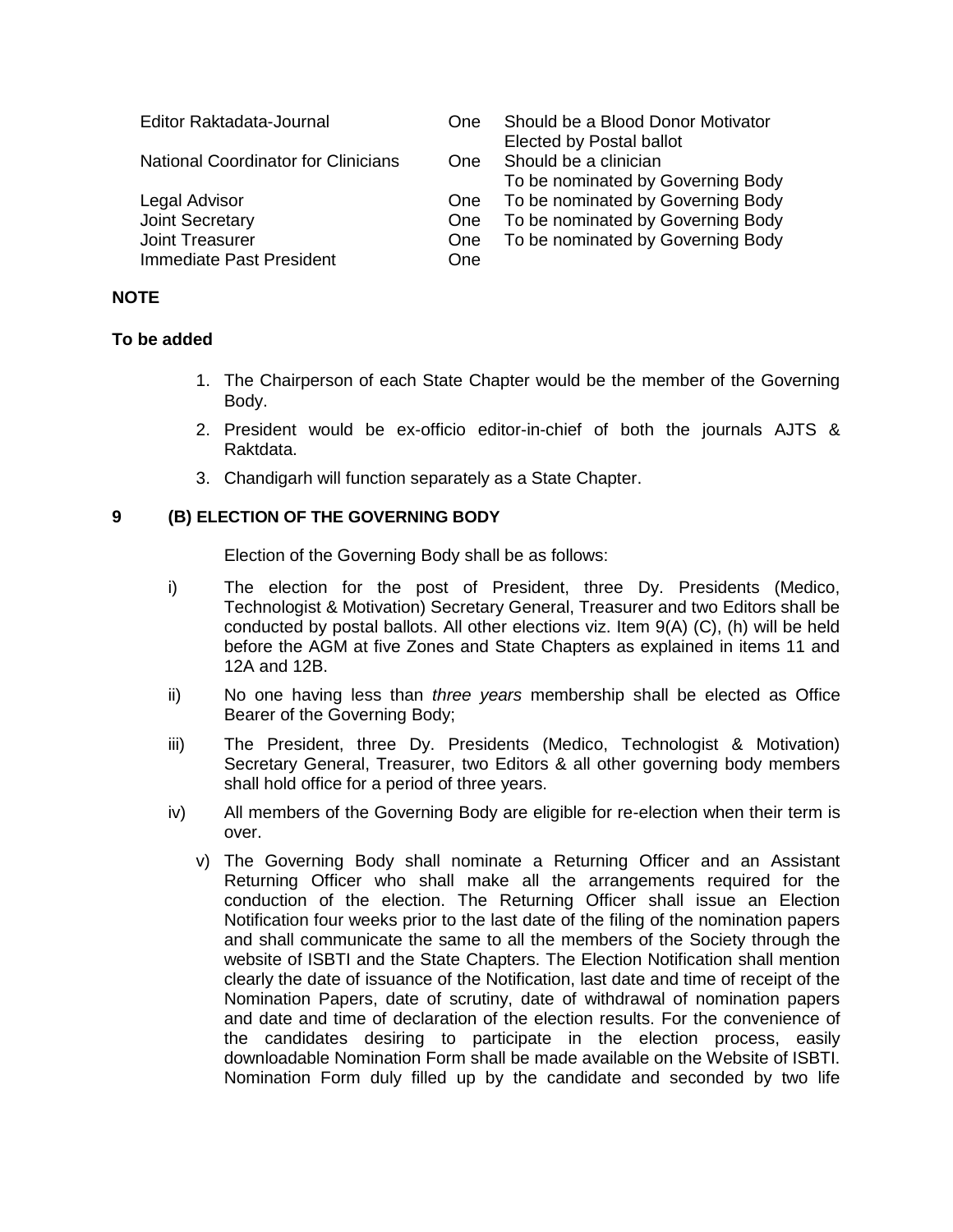members of the Society must reach to the Office of the Returning Officer on or before the last date of the filling of the Nomination Papers.

# **10. FUNCTIONS, POWERS & DUTIES OF THE GOVERNING BODY**

- (a) To look after, manage and supervise the management of the properties of the Society and to spend funds required for that purpose;
- (b) To liaise with the Central & State Governments and Statutory Bodies and authorities for achieving and promoting the Aims and Objects of the Society;
- (c) To prepare and submit to the Annual General Meeting an audited Statement of Accounts and Report of the previous year;
- (d) To pay all rates, rents, taxes and salaries and remunerations of the employees of the Society;
- (e) To fix, collect, increase or decrease the sale price and rents for any of the properties belonging to the Society;
- (f) To invest the funds of the Society and to sell, vary or transpose such investments from time to time;
- (g) To manage and deal with all matters pertaining to the provident fund or any other schemes for the benefits of the employees or ex-employees of the Society or their families;
- (h) To fill in vacancies, to make appointments, to direct transfer, retirements and to give promotions, increments, honoraria and to grant leave and extension of service and reduce salaries and to award punishment or to dispense with the service of an employee under the Society and to do such other general work in connection with the staff of the Society as may be necessary;

The Governing Body would fill any vacancy caused by resignation, death or for any other reason, in between the two Annual General Meetings. The member so inducted in the Governing Body would be a member of the remaining period or till the new Governing Body is reconstituted.

- (i) To carry out the necessary repairs to any of the properties of the Society;
- (j) To invite and accept donations and subscriptions with or without any condition;
- (k) To appoint any Committee or Sub-Committee as and when necessary and with such powers as the Governing Body may deem fit;
- (l) To admit or reject application for membership and accept resignation of members;

(m) To co-opt any person or persons on the Governing Body as it may deem fit and proper in the interest of the work of the Society. Such co-opted members will not, however, have any voting right;

- (n) To engage on payment of honorarium such persons as may be required for the purpose of the Society;
- (o) To acquire in the name of the Society by gift, purchase, exchange, lease or hire or otherwise howsoever any lands, buildings, easements, rights or privileges for the purpose of the Society;
- (p) To build, construct and maintain houses and buildings and to pull down, alter, extend, improve and repair existing buildings of the Society;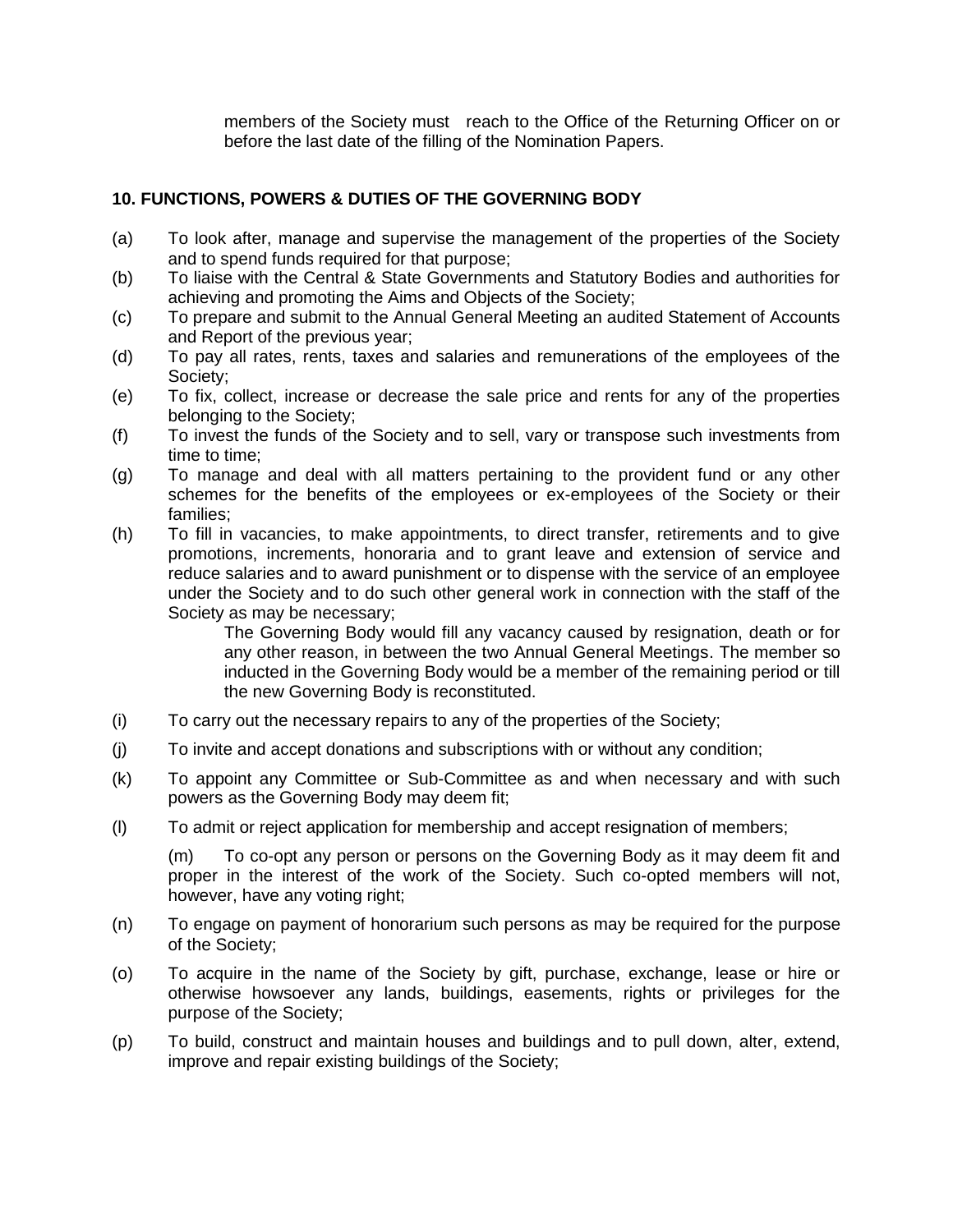- (q) To borrow or raise funds which may be required for the purpose of the Society upon bonds, debentures, promissory notes or other obligations or securities of the Society subject to a sanction in the Annual General Meeting;
- (r) To amalgamate the Society with any Association, Society or institution having objects altogether or in part similar to those of this Society subject to a sanction in the Annual General Meeting;
- (s) To make and from time to time alter Rules and Regulations of the Society if necessary provided the same shall not be inconsistent with the Memorandum of Association or the Rules and Regulations of the Society subject to a sanction in the Annual General **Meetings**
- (t) To negotiate and enter into agreement/contracts on behalf of the Society and to vary and rescind such contracts;
- (u) To institute, conduct, defend, compound or abandon any legal proceedings, by or against the Society or its officers or otherwise concerning the affairs of the Society and also to compound and allow time for payment of any due or any demand by or against the Society. To refer any claim or demand by or against the Society to arbitration and observe and perform awards;
- (v) To delegate any of the powers of the Governing Body to any officer of sub-committee or committee;
- (w) To spend the funds of the Society in such manner as the Governing Body shall consider most beneficial for the objects of the Society mentioned in its Memorandum of Association;
- (x) To grant receipts, to sign and execute instruments and to endorse or discount cheques or other negotiable instruments through its accredited agents;

To make, sign and execute all such documents and instruments as may be necessary or proper for carrying out the management of the property or affairs of the Society;

(y) To do all such acts and things as are incidental or conducive to the attainment of the above powers of any one or more of them and to the Objects specified in the Memorandum of Association;

(z) To exercise overall control and allocate funds for the smooth functioning of Zonal Councils and State Centres who have been entrusted with certain responsibilities as given in item Nos. 11 and 12A and 12B.

#### **11. ZONAL COUNCILS**

- (a) For better coordination of the Governing Body of ISBTI with all State Centres (S.C.) there shall be five Zonal Councils (Z.C.) –East, West, North, South and Central Zone ( subject to change if need be, please see Annexure 'A' ). Each Z.C will have S.Cs in their respective Zones affiliated to it. No fee will be charged for these affiliations.
- (b) The Z.Cs will coordinates activities between all the S.Cs in their respective Zones and encourage exchange of ideas and experiences between them by organising seminars, meetings etc.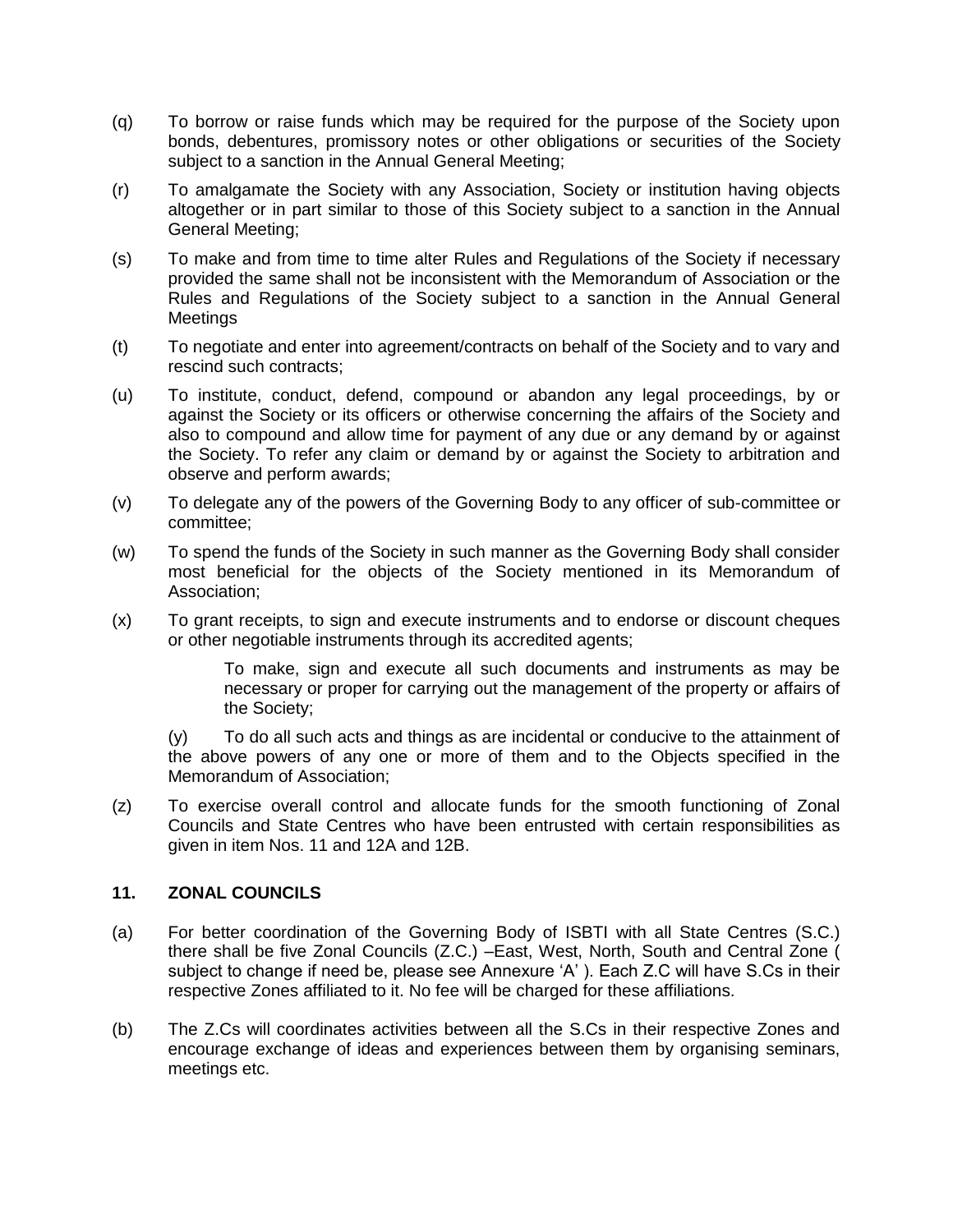- (c) The Z.Cs will arrange for refresher courses and certificate programmes for all classes of members in different centres of the Zones.
- (d) The Z.Cs will assist Member S.Cs in their efforts to liaise with the respective State Governments and Local Bodies for enlisting their support in ensuring fulfilment of the Aims and objects of the Society.
- (e) The Z.Cs will, in all their activities, act within the framework of the Aims and Objects of the Parent Body and Rules and Regulation laid down by the ISBTI.
- (f) The President and the Secretary General shall be kept informed of all significant actions taken by Z.Cs particularly with respect to State Governments.
- (g) Each of the Z.C. shall have a Managing Committee Comprising of a Chairman, a Vice Chairman, a Secretary, a Treasurer and three members elected every three year from within the affiliated S.Cs at a meeting specifically called for this purpose. However, there will be a General Meeting every year to pass the audited Annual Accounts and approve the Annual Report. The Office bearers will be elected at a General Meeting by ballot paper unless the members present at the meeting by a majority decide to have it otherwise.

Not more than two members on the Managing Committee will be from the same State and the members of the Managing Committee elected shall as far as possible, be from different areas of the respective Zone.

- (h) All meetings of the Zonal Councils will be presided over by the Chairman and in his absence by the Vice Chairman and in his absence by the Secretary and in the absence of all the three, the members present will choose a person to chair the meeting.
- (i) In all the four Z.Cs the President of the ISBTI will nominate a member of the Governing Body of ISBTI to be the Ex. Officio member of the Zonal Council.
- (j) At least two meetings of the Managing Committee of the Z.Cs will be held every year and the minutes prepared and sent to the President and the Secretary General within a month of each meeting.
- (k) The Chairman of the Z.C of each zone will be one of the Vice Presidents of the ISBTI as mentioned under item (9B) of the Rules and Regulations of ISBTI. In case the Chairman of Z.C happens to get elected as the president or Dy. President of ISBTI then the Vice Chairman of the respective zone would be the Vice President of the Governing Body of the ISBTI.
- (l) The location of the headquarters of each of the Zonal Councils will be decided in the initial stages by the Governing Body of ISBTI. Within three months of the formation of the Z.Cs the State Centres of the respective Zones will decide the location of the head quarters of each zone at a meeting organised by the S.Cs themselves failing which by the President of ISBTI. The head quarter thereafter shall not be changed unless two thirds of the S.Cs of the respective zones decide otherwise by ballot.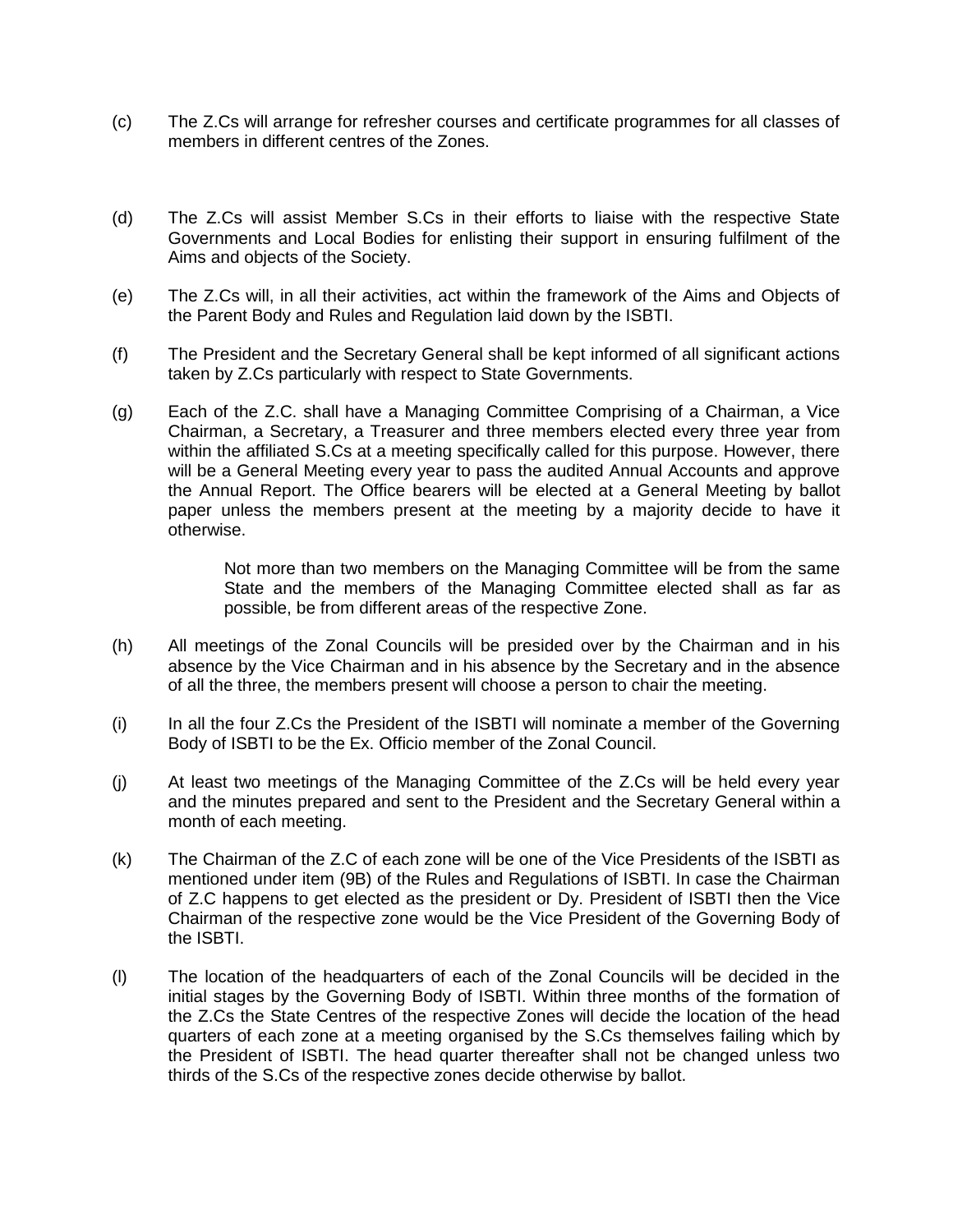- (m) The Z.Cs will encourage reciprocal arrangements with other like-minded Zones to have instant availability of blood to a member and/or his family visiting another Zone in an emergency.
- (n) The number of ISBTI members in each State Centre will be made known to the respective Zonal Councils by the Secretary General.
- (o) The Chairman of the Zone will exercise control over any dispute or misunderstanding arising between member States in the respective Zones.

# **12. STATE CHAPTERS**

- (a) There shall be only one State Chapter in each State. The Head Quarters of which shall not necessarily be at the State Capital. The Managing Committee of the S.C. shall have at least one Managing Committee meeting per year failing which it will be liable to be derecognised by the Governing Body. The minutes of each such meeting shall be sent to the Zonal Council, the President and the Secretary General within one month of the meeting.
	- It shall also hold an Annual Meeting of all the members in the State.
- (b) There shall be a Chairman, a Vice Chairman, a Secretary and at least two other members in the Managing Committee of the S.C. elected every three years before the AGM of the ISBTI.

#### **13. SUB-COMMITTEES**

The Governing Body may, from time to time, appoint any Committee or Sub-Committee (consisting wholly or partly of members of their own body and/or others) as they may think fit and may delegate any of their powers to them and prescribe the functions of and the procedure of any such committee or Sub-Committee.

Either the President or Dy. President or a Vice President or the Secretary General shall always be appointed as a member of every such committee or sub-committee.

#### **14. FILING OF DOCUMENTS**

- (a) Within thirty days after holding of every annual General Meeting the following papers shall be filed with the Inspector General of Registration:
	- (i) A list of the names, addresses and occupations of the members of the Governing Body, including the President, the Dy. President, Vice Presidents, Secretary General and the Treasurer of the Society;
	- (ii) An annual report by the Governing Body on the working of the Society.
	- (iii) A copy of the Balance Sheet and the Auditor's Report certified by the Auditor.
	- (iv) The list and the annual report referred to above shall be certified by the President or the Dy. President or one of the Vice Presidents and the Secretary General.
- (b) If any change occurs in the composition of the Governing Body or of the holders of the office of the President or the Secretary General at any time for any reason, whatsoever, such change shall within thirty days be notified to the Registrar.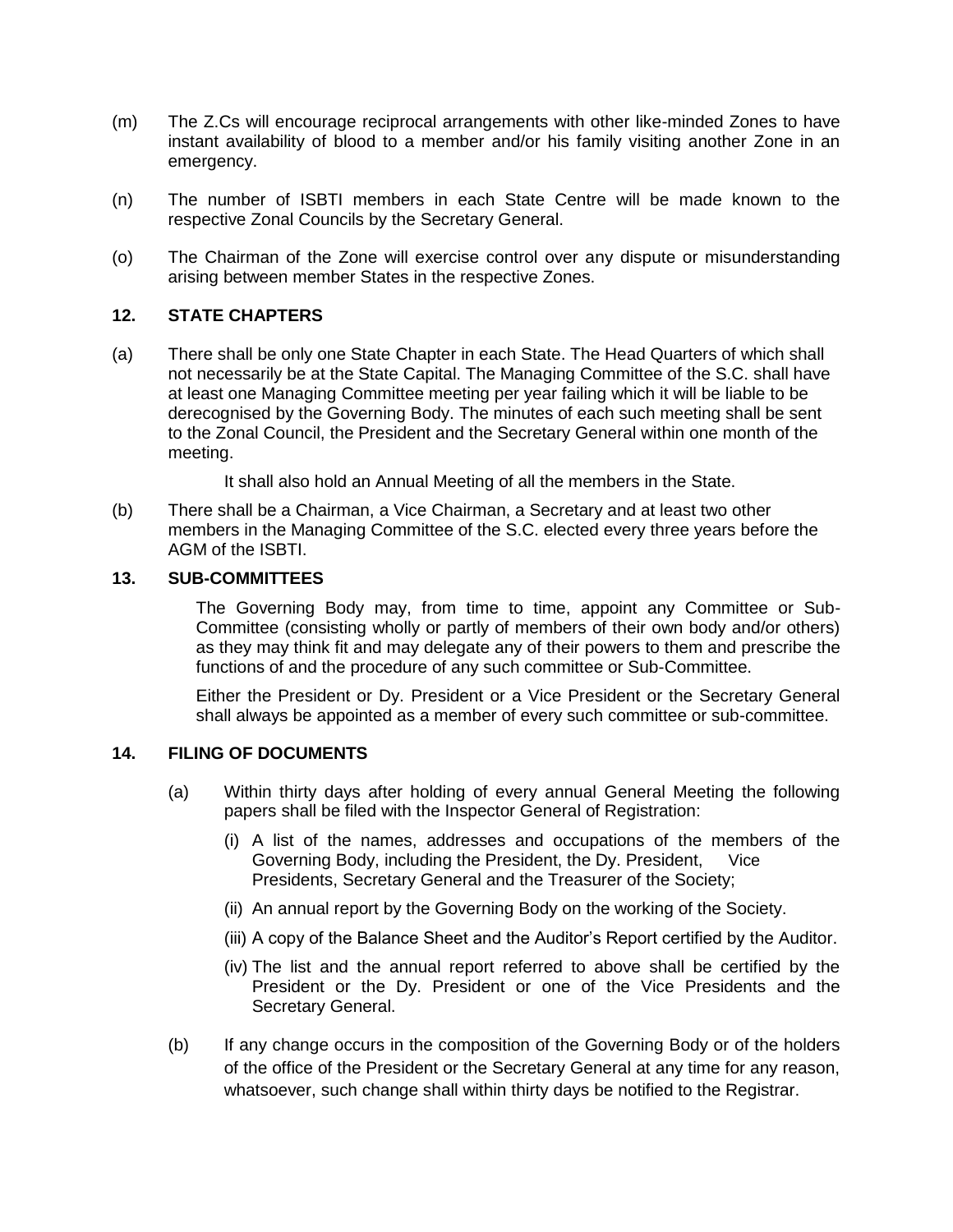# **15. PROCEDURES OF THE GOVERNING BODY**

(a) Presiding authorities of meeting of the Governing Body:

Every meeting of the Committee shall be presided over by the President. If the President is not present in any meeting, the Dy, President and in his absence one of the Vice Presidents in the order of membership seniority shall preside over the meeting and in the absence of all of them the members present shall choose one of them to be the Chairman of the meeting.

(b) QUORUM

Five members including two office bearers of the Governing Body present in person shall constitute a quorum at any meeting of the Governing Body.

- (c) If at a meeting quorum is not present within 15 minutes of the time for commencement of the meeting, the same shall stand adjourned to the same day for half an hour at the same place. At such adjourned meeting the members present shall be competent to transact the business of the meeting irrespective of whether the quorum is achieved or not.
- (d) Not less than four weeks notice of every meeting of the Governing Body shall be given to each member of the Governing Body through email.
- (e) CONVENING OF MEETING

A meeting of the Governing Body shall be convened by the Secretary General at least once in Six months in consultation with the President. The Governing Body meeting may be held through teleconferencing also.

#### (f) QUESTIONS TO BE DECIDED BY MAJORITY VOTE

All questions at a meeting of the Governing Body shall be decided by a majority of votes and in case of an equality of votes, the Chairman of the meeting shall have a casting vote.

- (g) A declaration by the Chairman that a resolution has been carried or lost and an entry to that effect in the books of proceedings of the Society shall be conclusive evidence of that fact.
- (h) BUISNESS BY CIRCULARS

Any business which may be necessary for the Governing Body to transact may be transacted by circulation and approved by 50% of the members signing the Circular shall be effectual and binding as if such resolution had been passed at a meeting of the Governing Body.

(i) MINUTES BOOK

Proceedings of all meetings of the Governing Body shall be duly recorded in the minutes book to be kept for that purpose. The Governing Body shall function notwithstanding any vacancy and no act or proceeding of the Governing Body shall be invalidated by reason of the existence of a vacancy or vacancies among its members or of any defect in the appointment or election of any of its members.

#### (j) CIRCULATION OF MINUTES

Minutes of the General Body will be circulated within two months of the meeting.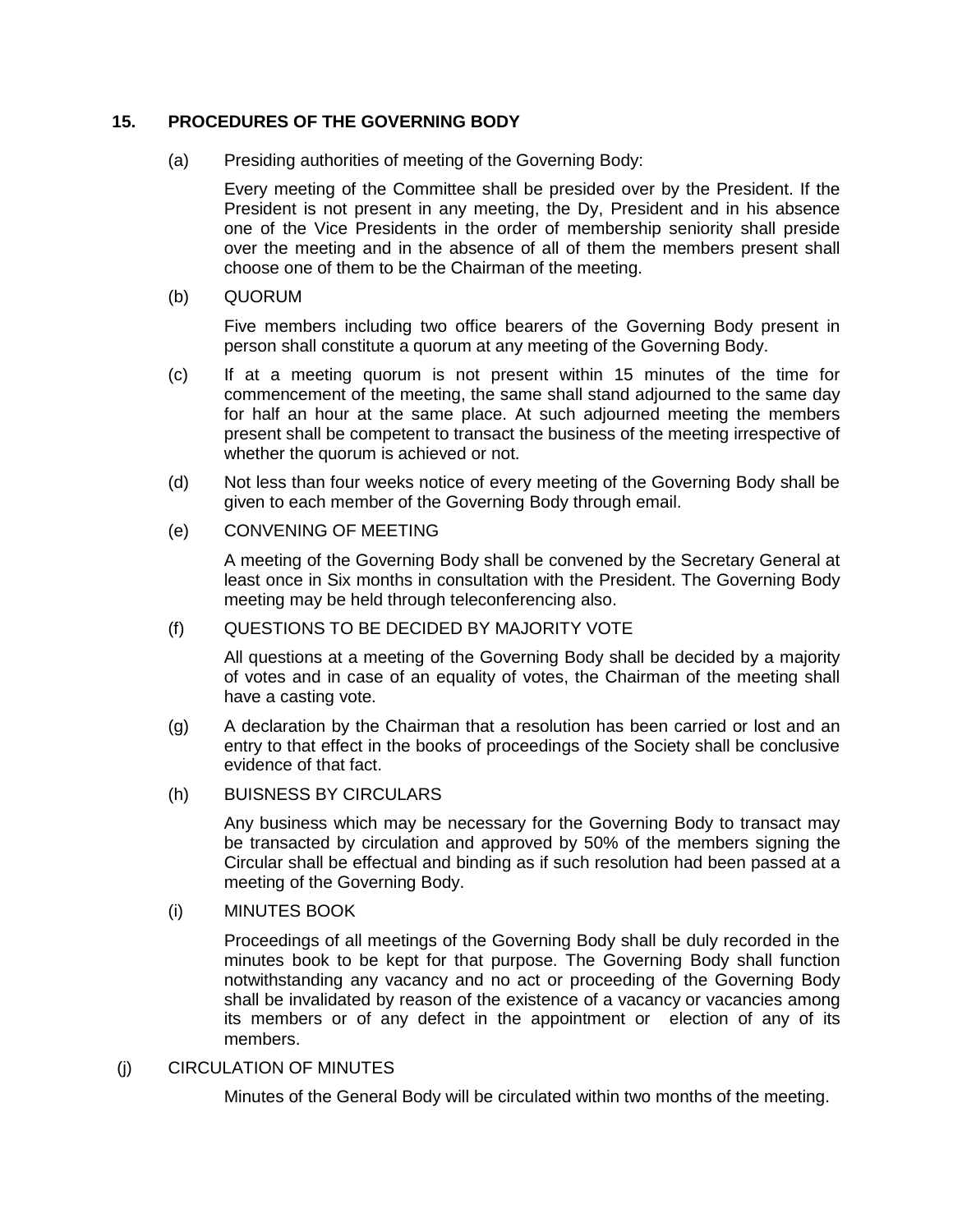If any member points out an omission or an error in the General Body Meeting, the Secretary General will advise the member concerned, the reason for omission if any or make corrections as necessary.

# **16. BANKERS**

The Governing Body may open account/accounts with any Bank or Banks in the name of the Society and the same shall be operated jointly by two or more of the office bearers or members one of whom will be the Treasurer.

# **17. OFFICE BEARERS OF THE SOCIETY**

Office bearers of the Society shall be:

- i) 1. President
- ii) 2.Three Dy. Presidents(Medico, Technologist, Motivation)
- iii) 3.Five Vice Presidents
- iv) 4.Secretary General
- v) 5.Treasurer
- vi) 6.Two Editors

#### **18. FUNCTIONS & DUTIES OF OFFICE BEARERS**

- (a) FUNCTIONS AND DUTIES OF THE PRESIDENT:
	- i. The President shall preside over all the meetings of the Governing Body, The General Body and all other special meetings;
	- ii. The President shall exercise general control over the running of the Society;
	- iii. The President shall discharge such other duties and exercise such powers as he may be required to, from time to time, by the Governing Body or the General Body;
	- iv. The chairperson presiding at the General Body meeting or Governing Body meetings or any special meetings shall be entitled to a casting vote in the event of a tie;
	- v. The President will have powers to incur any expenditure not exceeding a sum specified by the Governing Body.
- (b) FUCTIONS AND DUTIES OF THE SECRETARY GENERAL
	- i. The Secretary General shall, subject to the control and direction of the Governing body be in general charge of Public Relations of the Society and in particular maintain liaison with Governmental authorities concerned, related all India Institutions, like bodies and different units of the Society located in various parts of the country.
	- ii. Have charge of all the correspondence of the Society;
	- iii. Have custody of and maintain in good order and condition all office furniture and other properties of the Society;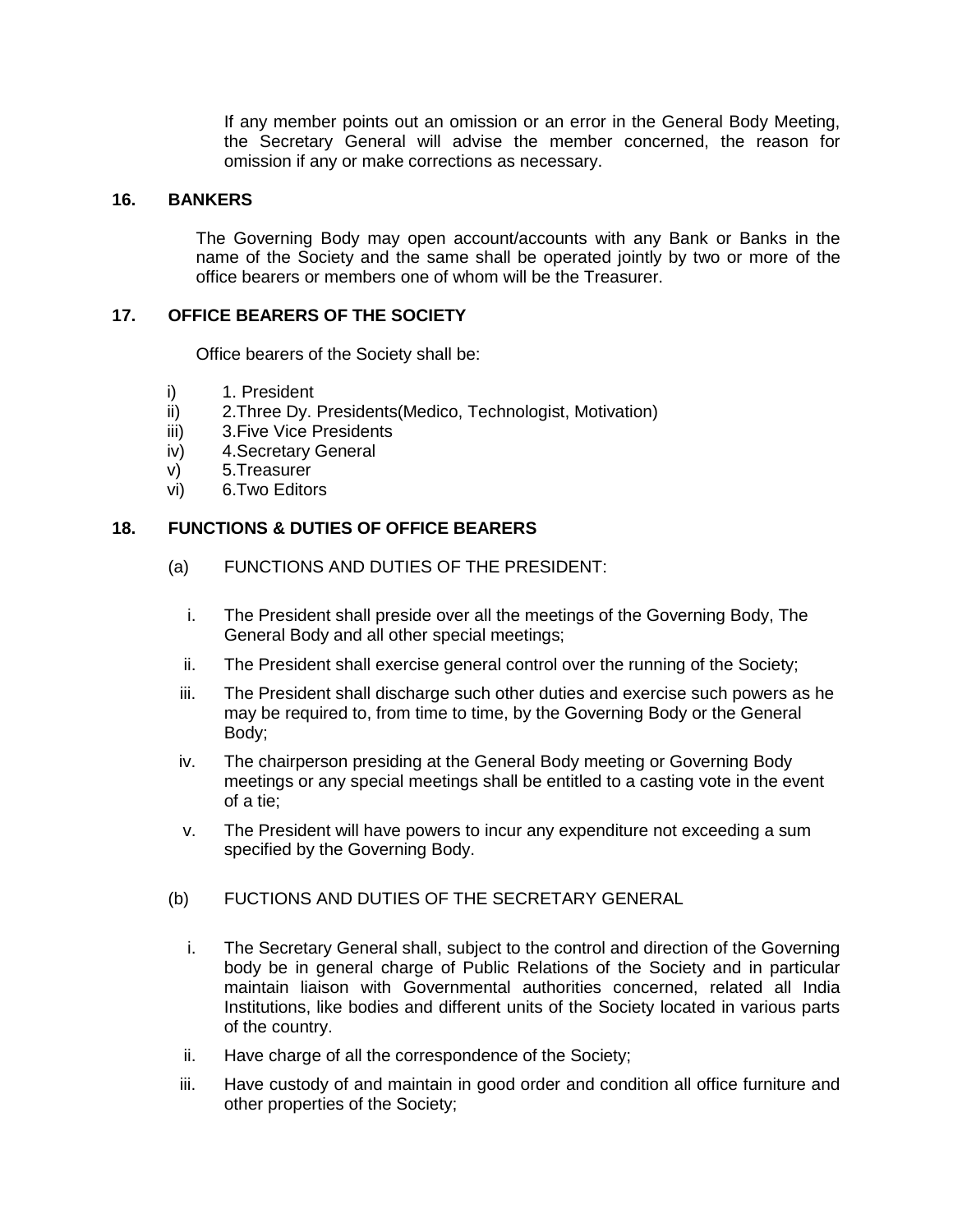- iv. Ensure that all correspondence, records and documents connected with the business of the Society are properly filed and preserved.
- v. Arrange to keep a complete, correct and upto date record of all properties of the Society;
- vi. Exercise general supervision over the employees, agents and contractors of the Society;
- vii. Arrange to keep a register of members and enter therein the particulars regarding name and address of each member, the date of admission and the date on which a member ceases to be a member of the Society;
- viii. Cause minutes of all meetings of the Governing Body and of the General Body and any special meeting to be correctly recorded, confirmed and kept.
- ix. Shall do all such acts and things as may from time to time, be decided by the Governing Body and also in anticipation of the sanction of the Governing Body as may be conducive to the attainment and furthering of the objectives of the Society;
- x. Cause requisite notices to be serve to the defaulting members.
- (c) FUNCTIONS AND DUTIES OF TREASURER

The treasurer shall subject to the control and direction of the Governing Body jointly and separately:

- i) Invest, deposit and/or advance the funds of the Society not immediately required in such securities, banks or otherwise as may, from time to time, be determined by the Governing Body;
- ii) Be in-charge of all the funds of the Society consistent with the approved budget;
- iii) Be authorised to make and collect payment on behalf of the Society;
- iv) Maintain or cause to be maintained the accounts of the Society and shall be incharge of the all the books of accounts, records and documents;
- v) shall get the accounts of the Society audited by a duly qualified Auditor and obtain the Auditor's report thereon;
- vi) Shall prepare and submit before the Governing Body at its first meeting of the financial year a draft budget of the expected income and expenditure of the Society for approval of the Governing Body;
- vii) Place before the Governing Body the income and expenditure account and capital expenditure statement and donations and subscriptions received from members etc.

# **19. ALTERATION OR EXTENSION OF THE PURPOSE**

The Society may alter amend or bridge the purposes of this Society or amalgamate the Society wholly or partly with any other Society in accordance with the provisions of the Societies Registration Act, 1860 as applicable.